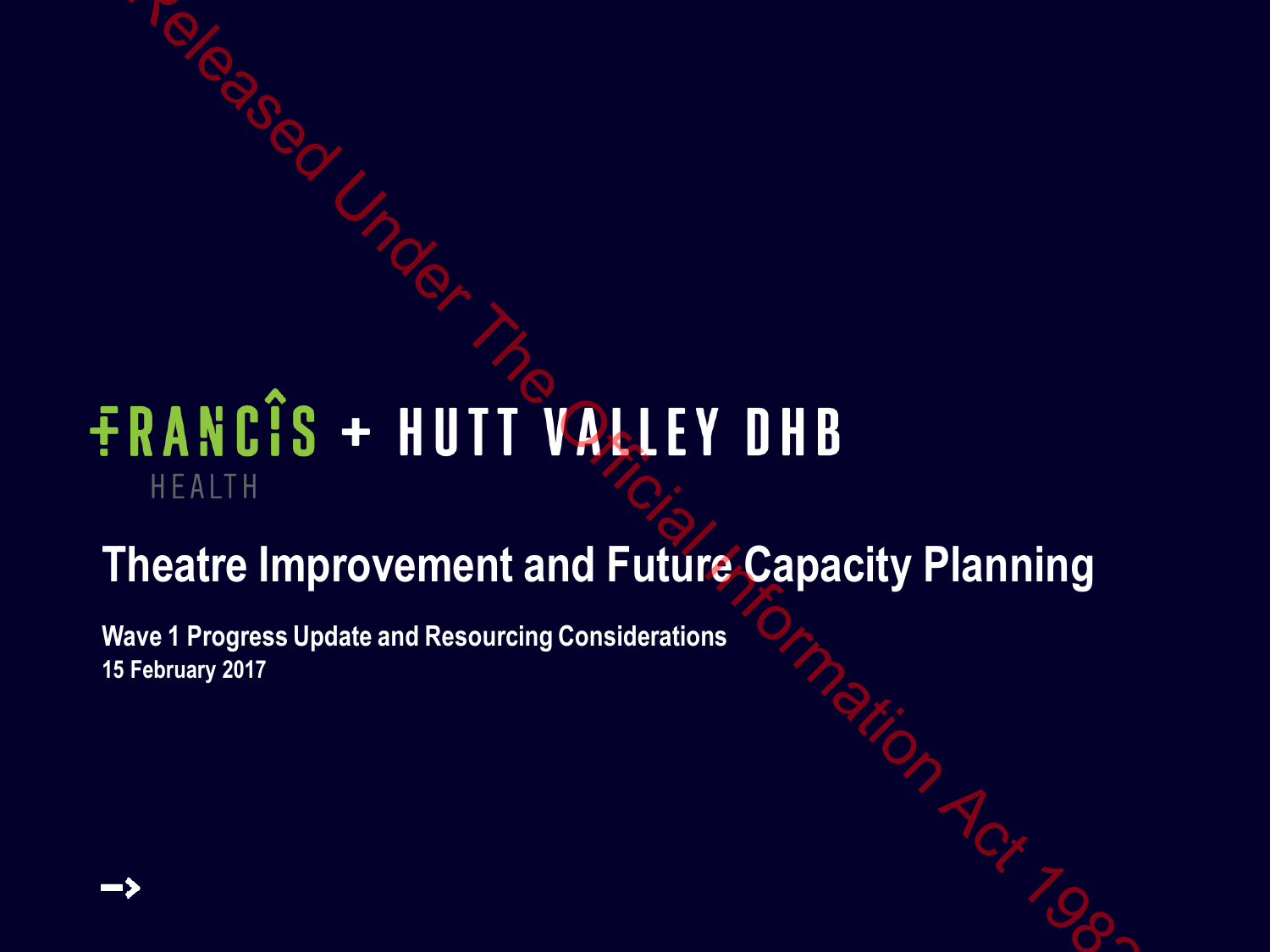

How do we re-establish the programme?

**+ For Discussion** 

- How we get traction and pace on the initiatives?
- What internal resources have been identified/secured to support the progress of the Wave 1 initiatives? Release of the Wave 1 initiatives?<br>
What internal resources have been identified/secured to support<br>
Progress of the Wave 1 initiatives?<br>
What level of support does HVDHB require from Francis Health?<br>
What level of support
- What level of support does HVDHB require from Francis Health?



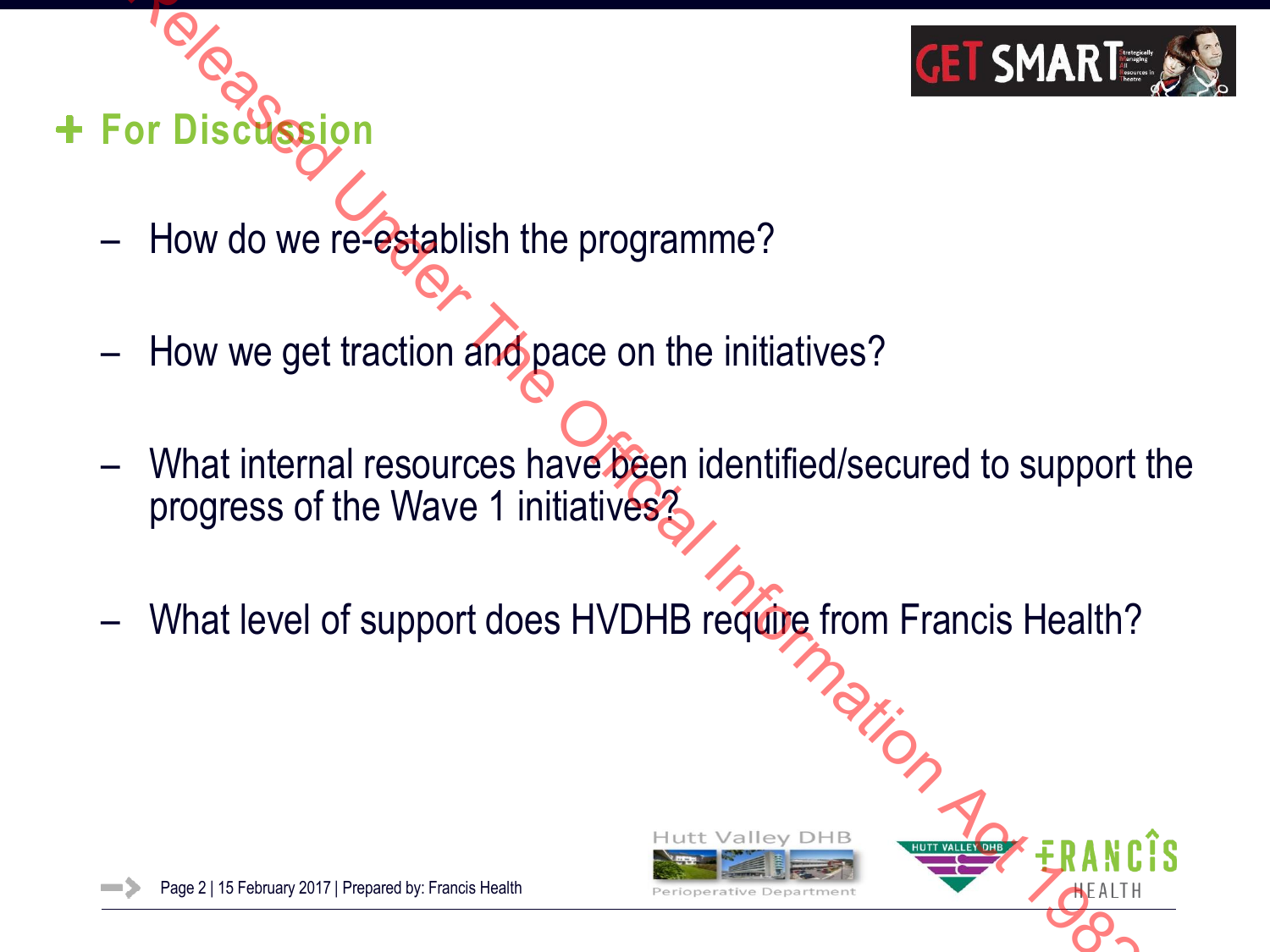

### **+ Theatre Improvement Programme Planning Considerations**

### **Internal Resources & Skillset**

- Building internal capability to support programme delivery
	- Business Improvement & Process Design: Dawn Livesey, Rebecca Kay
	- Improvement Programme Planning & Sustainability: Tania Grieve, Janine Gunn, Lis Browne
	- Additional resources to consider: Business Analyst, Project Manager

### **External Support**

Requirement for external resourcing to support the delivery of current initiatives and planning for future improvement activities Relative Manuformation Programme Planning Consideration<br>
Relative Manuformatic Religions Associates & Skillset<br>
Building internal capability to support programme delivery<br>
- Business Improvement Act Process Design: Dawn Li





Page 3 | 15 February 2017 | Prepared by: Francis Health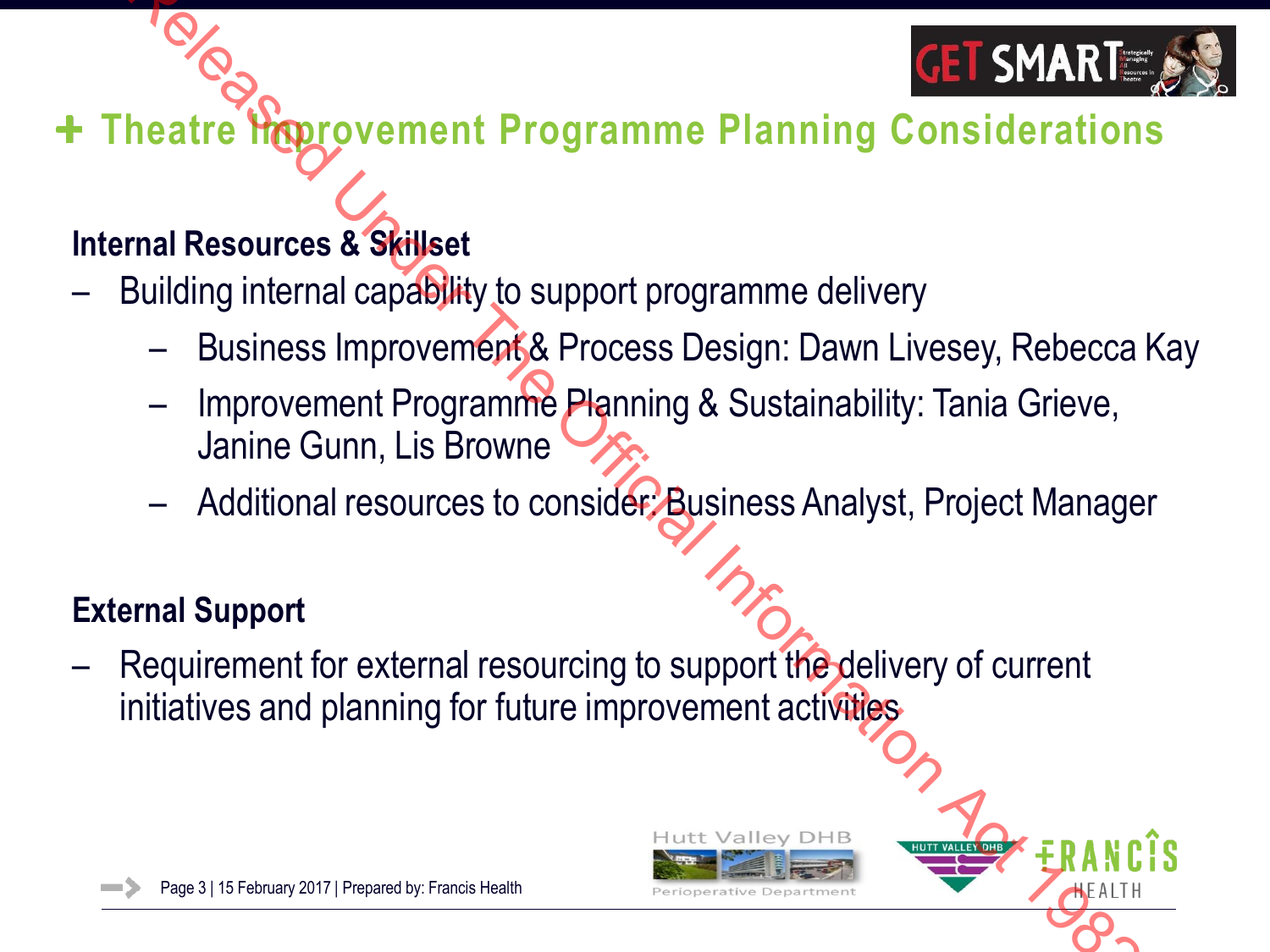

### **Wave 1 Progress (as at February 2017)**

|                                                                                                 |                             | + Wave 1 Plogress (as at February 2017)<br><b>STATUS SUMMARY</b>                                                                                                                                                                                                                                                                                                                                                                 |                                                                                                                                                 |  |
|-------------------------------------------------------------------------------------------------|-----------------------------|----------------------------------------------------------------------------------------------------------------------------------------------------------------------------------------------------------------------------------------------------------------------------------------------------------------------------------------------------------------------------------------------------------------------------------|-------------------------------------------------------------------------------------------------------------------------------------------------|--|
| <b>Red = Off Track</b><br><b>Amber</b> = Generally on track, minor issues<br>Green = $On$ track |                             |                                                                                                                                                                                                                                                                                                                                                                                                                                  |                                                                                                                                                 |  |
| <b>Wave 1 Priority</b>                                                                          | <b>RAG</b><br><b>Status</b> | <b>Key Achievements</b><br>to 14 December 2016                                                                                                                                                                                                                                                                                                                                                                                   | <b>Challenges and Opportunities</b>                                                                                                             |  |
| 1. Acute and Elective<br>Capacity                                                               |                             | FY17/18 schedule modelling based on demand<br>APR airflow assessment completed<br>Additional plastics acute lists trialled<br>Approval to proceed with appropriate air and gas<br>detection requirements in APR                                                                                                                                                                                                                  | Moving appropriate procedures out of theatre to<br>$\overline{\phantom{a}}$<br>other location may require capital and<br>operational investment |  |
| 2. Flexible Roster<br>Model                                                                     |                             | Reached agreement on even session times to trial<br>within a 9 hour roster model<br>Detailed cost analysis undertaken to determine<br>additional FTE requirements to implement 9 hour<br>roster<br>High level of HR consultation to inform decisions<br>Approval for additional FTEs to support service<br>delivery under current 8 hour model and which will<br>enable delivery under a 9 hour shift for at least 2<br>theatres | Provision of clinical leadership and direction to<br>OT staff to support the trial of the 9 hour roster<br>model                                |  |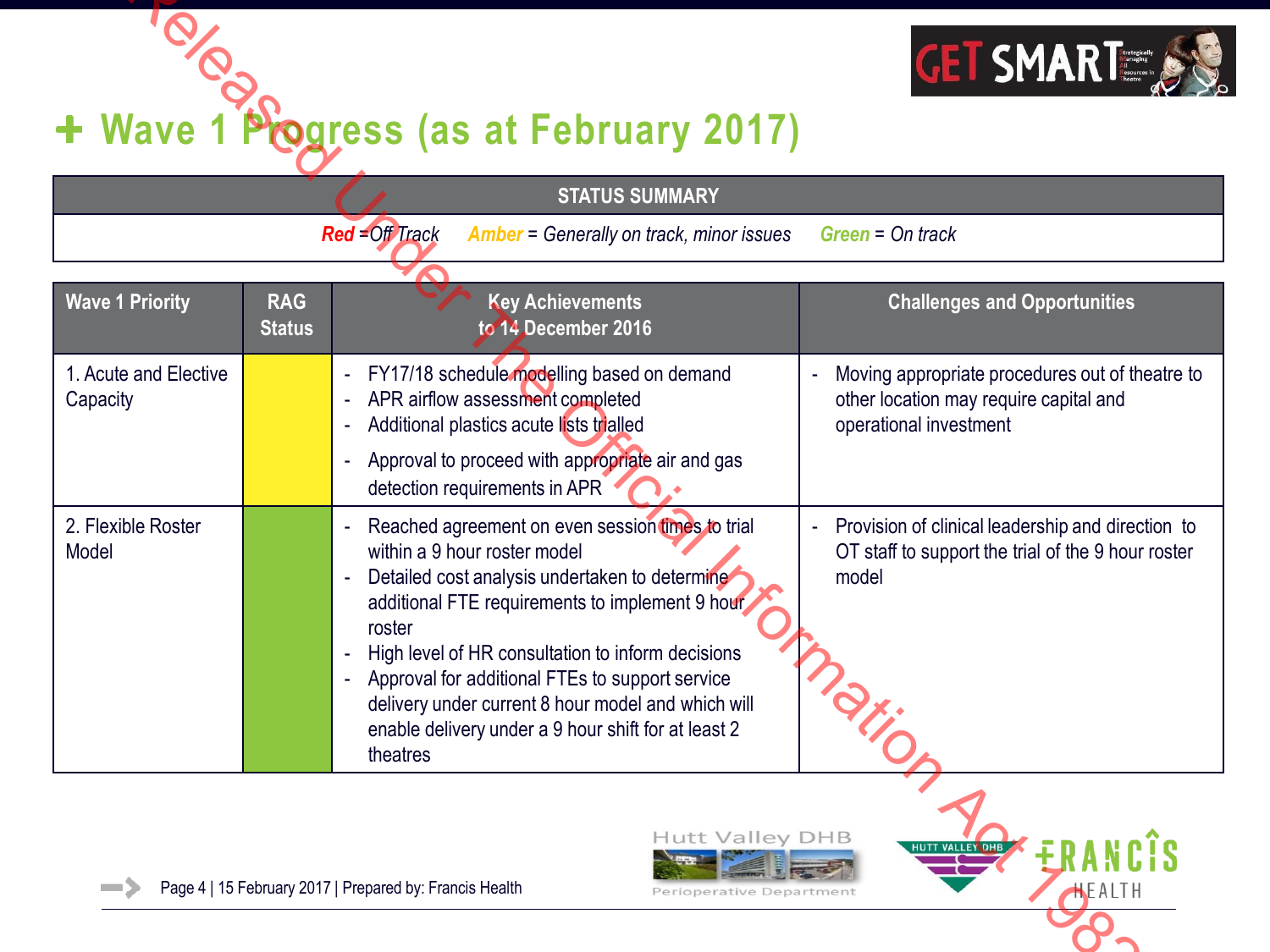

## **Workstream Progress (as at February 2017)**

|                                                             |                             | + Workstream Progress (as at February 2017)<br><b>STATUS SUMMARY</b>                                                                                                                                                                                                                                                                                                            | <b>GET SMARTE</b>                                                                                                                            |
|-------------------------------------------------------------|-----------------------------|---------------------------------------------------------------------------------------------------------------------------------------------------------------------------------------------------------------------------------------------------------------------------------------------------------------------------------------------------------------------------------|----------------------------------------------------------------------------------------------------------------------------------------------|
|                                                             |                             | <b>Red = Off Track</b><br><b>Amber</b> = Generally on track, minor issues                                                                                                                                                                                                                                                                                                       | $Green = On track$                                                                                                                           |
| <b>Wave 1 Priority</b>                                      | <b>RAG</b><br><b>Status</b> | <b>Key Achievements</b><br>to 14 December 2016                                                                                                                                                                                                                                                                                                                                  | <b>Challenges and Opportunities</b>                                                                                                          |
| 3. Elective booking,<br>scheduling and list<br>construction |                             | Implemented new elective booking process across<br>three specialties - Gynae, Ortho, Gen Surg<br>Established and implemented booking and<br>scheduling principles<br>Electronic elective booking form developed and<br>undergoing user acceptance testing.<br>Streamlined communication among CNC Liaison,<br>CNC Theatre, SAU and Booking Office to support<br>list management | Challenges with construction of Ortho lists (CNC<br>Liaison for Ortho will start 9 Jan 2017 to support<br>improvements)                      |
| 4. Professional<br><b>Standards</b>                         |                             | Theatre Charter completed and launched (available<br>on HVDHB intranet) and will be framed in theatre                                                                                                                                                                                                                                                                           | Identify interventions and KPIs to support<br>implementation<br><b>Establish governance structure to oversee review</b><br>and audit process |
|                                                             |                             | <b>Hutt Valley DHB</b><br>Page 5   15 February 2017   Prepared by: Francis Health<br>Perioperative Department                                                                                                                                                                                                                                                                   | HUTT VALLEY OHB<br><b>KEALTH</b>                                                                                                             |



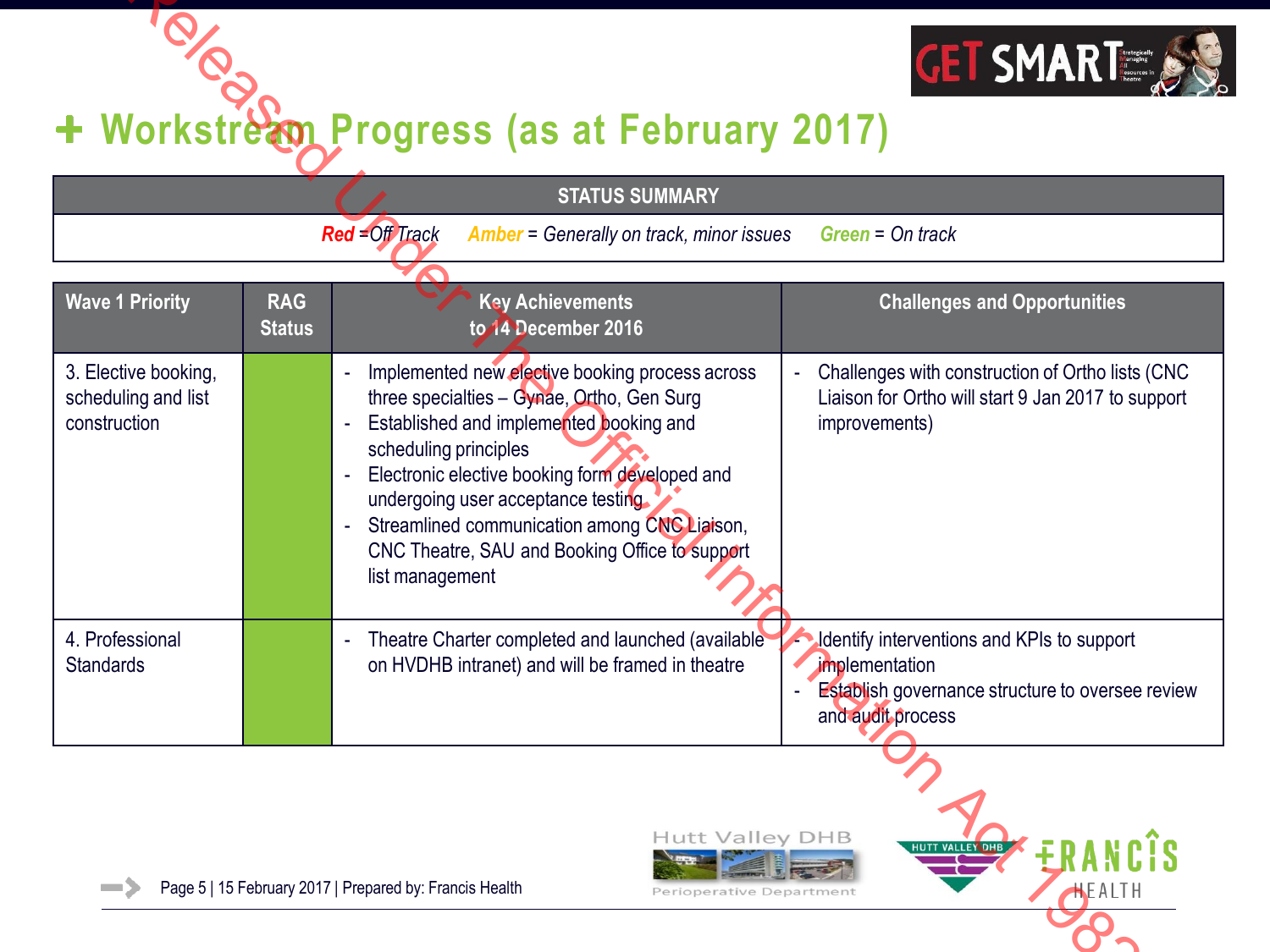

### **For Discussion: Programme Resourcing**

| IRISO                                                    | For Discussion: Programme Resourcing |                          | <b>GET SMARTES</b>      |
|----------------------------------------------------------|--------------------------------------|--------------------------|-------------------------|
| <b>Wave 1 Initiatives</b>                                | What do we want to achieve           | <b>Internal capacity</b> | <b>External support</b> |
| <b>Acute and Elective</b><br>Capacity                    | <b>St The</b>                        |                          |                         |
| <b>Flexible Roster Model</b>                             |                                      |                          |                         |
| Elective booking,<br>scheduling and list<br>construction |                                      | Orficial Information Art |                         |
| <b>Professional Standards</b>                            |                                      |                          | $\frac{1}{2}$           |
|                                                          |                                      |                          |                         |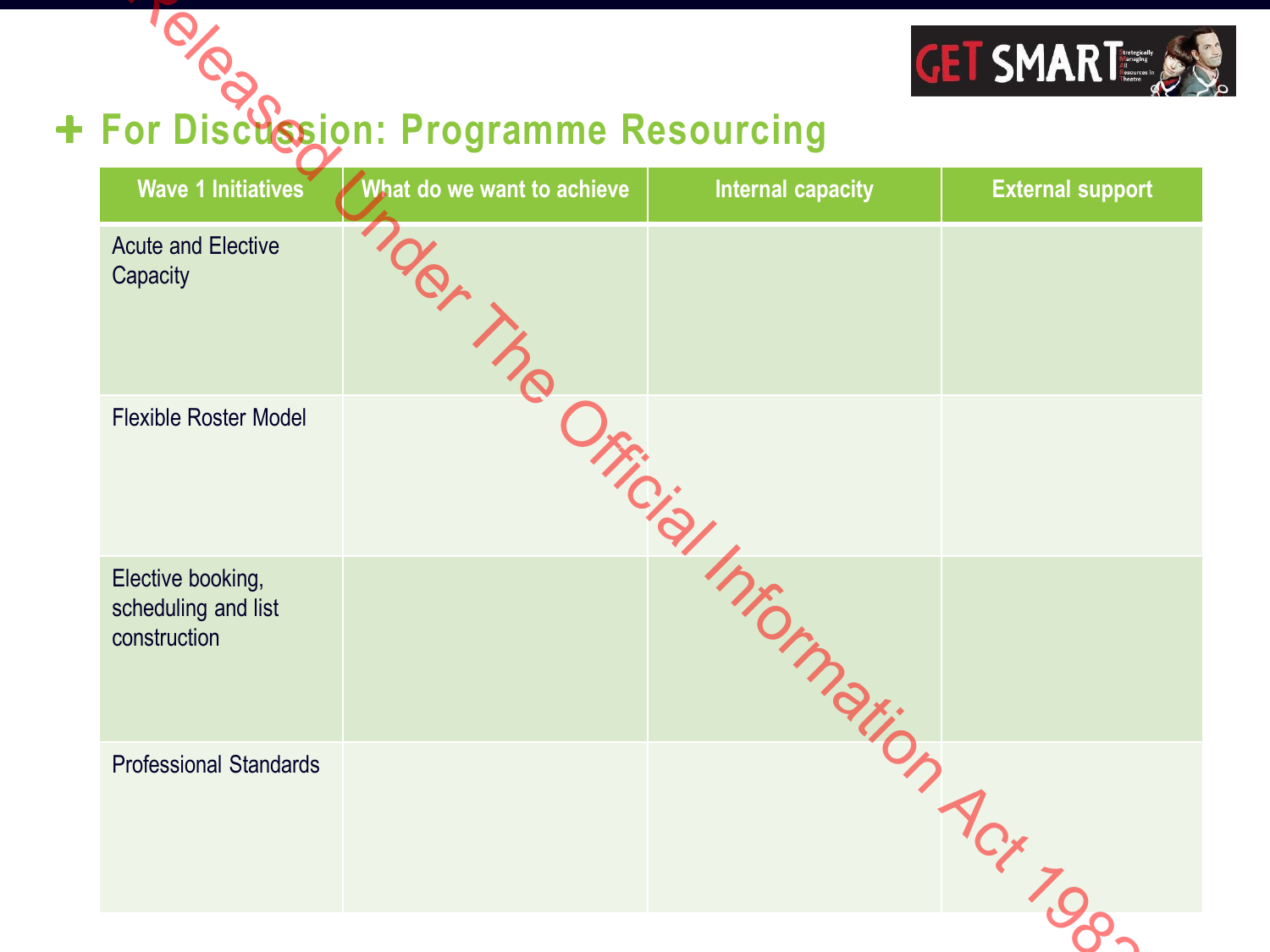

# **Progressing Wave 1 Initiatives**

| <b>GET SMARTE</b><br>+ Progressing Wave 1 Initiatives                     |                                                                                                                                       |                                                                                                                                      |                                                                      |
|---------------------------------------------------------------------------|---------------------------------------------------------------------------------------------------------------------------------------|--------------------------------------------------------------------------------------------------------------------------------------|----------------------------------------------------------------------|
| Workstream                                                                | <b>Key Activities to Progress</b>                                                                                                     | <b>Suggested External Input</b>                                                                                                      | <b>Indicative Resourcing</b>                                         |
| <b>Acute and Elective</b><br><b>Capacity</b>                              | Progress with FY17/18 capacity modelling<br>Review of options to move appropriate<br>activity from theatre to alternate<br>location - | Analytics support to progress modelling<br>of FY17/18 schedule<br>Facilitate stakeholder engagement in<br>review process             | 0.3 FTE Project Manager<br>(for 2 months)<br>0.1 FTE Project Manager |
|                                                                           | Develop mini business case/s                                                                                                          | Develop and refine mini business cases                                                                                               | (after 2 months)                                                     |
| 2. Flexible Roster                                                        | Continue planning for trial of the nine hour<br>roster model<br>Approval of additional FTEs to support -<br>$\overline{\phantom{0}}$  | Project management support to progress<br>implementation of trial<br>Tracking project timelines, support                             | 0.3 FTE Project Manager<br>(pre-trial)                               |
|                                                                           | current eight hour model<br>Recruitment of additional FTEs into<br>current model                                                      | recruitment of trial participants,<br>development of project documentation<br>and communications materials                           | 0.1 FTE Project Manager<br>(during trial)                            |
|                                                                           | Confirmation of number of participants<br>for trial                                                                                   |                                                                                                                                      | 0.2 FTE Project Manager<br>(post-trial)                              |
|                                                                           |                                                                                                                                       |                                                                                                                                      | Analyst resource (see Data<br>workstream)                            |
|                                                                           |                                                                                                                                       |                                                                                                                                      | HR support                                                           |
| 3. Elective Booking,<br><b>Scheduling and List</b><br><b>Construction</b> | Review and refine new booking and<br>scheduling process based on outcome of<br>Phase 1 implementation (General Surgery,               | Support project lead to embed revised<br>process across Phase 1 specialties<br>Provide analytics support<br>$\overline{\phantom{m}}$ | 0.2 FTE Project Manager<br>(for 2 months)                            |
|                                                                           | Orthopaedics and Gynaecology)<br>Implement new electronic elective surgery                                                            | Refine and develop implementation<br>materials to support roll-out                                                                   | 0.1 FTE Project Manager<br>(after 2 months)                          |
|                                                                           | booking form<br>Progress implementation of revised booking<br>and list construction process across remaining<br>specialties           | Support identification of potential future<br>enhancements to new process                                                            |                                                                      |
|                                                                           | Identify opportunities to enhance existing<br>process (i.e. pre-assessment process)                                                   |                                                                                                                                      |                                                                      |
|                                                                           |                                                                                                                                       |                                                                                                                                      |                                                                      |